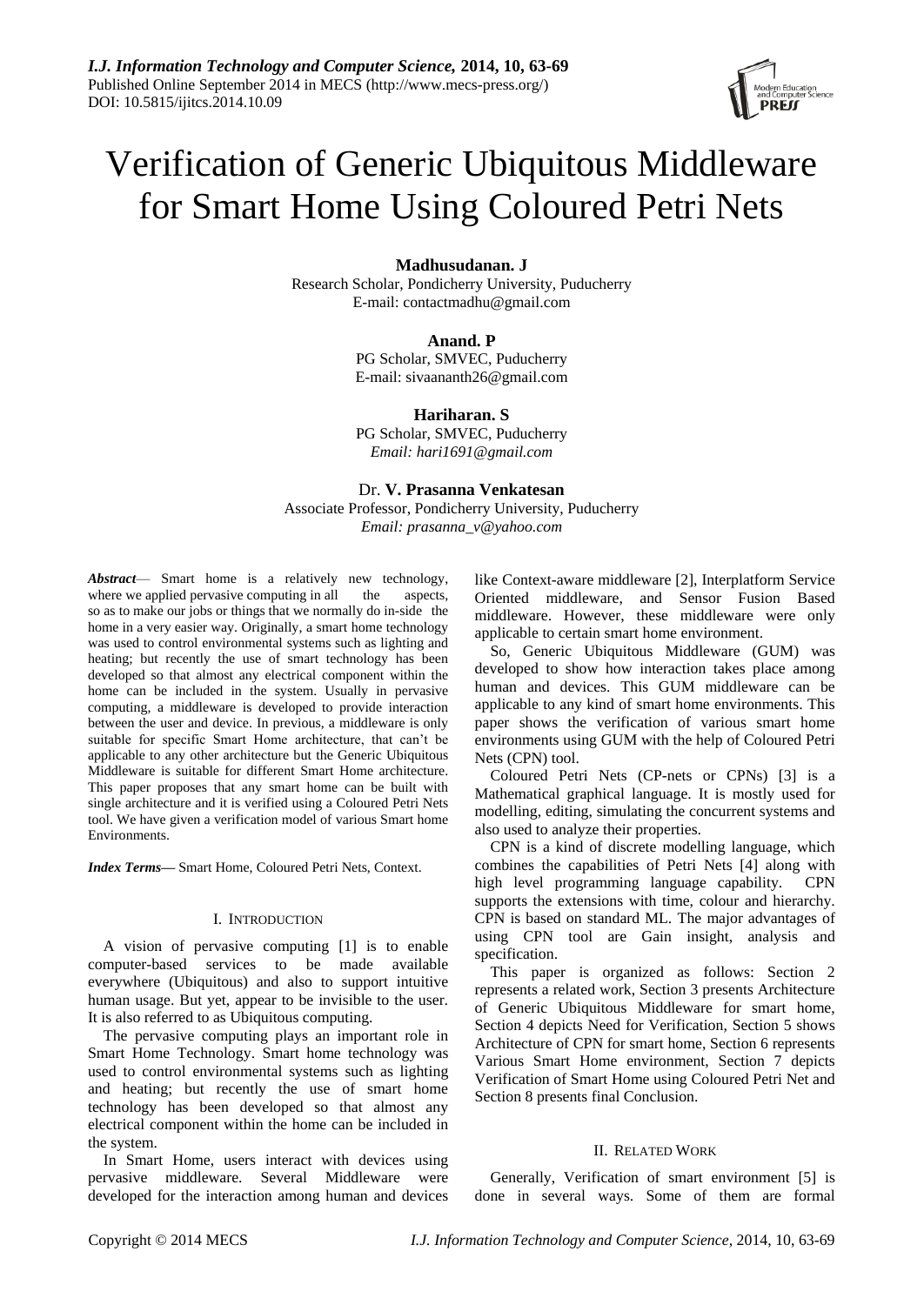verification, another kind of verification is done with the help of tools, verification using case study that is not much efficient. The formal verification method for situation definitions and demonstrate its feasibility and efficiency.

The formal verification mechanism consists of three Algorithms. Some of the drawbacks are Fast verification, verification of dynamic and temporal situation, automated situation fix and uncertainty.

There are various verification and model checking tools for the logics. For the logic LTL some well-known tools are NuSMV [6], SPIN [7], VIS [8] and TRP++ [9]. NuSMV is an extension of the model checking tool SMV [10], which is a software tool for the formal verification of finite state systems.

Unlike SMV, NuSMV provides facility for LTL model checking. Spin is an LTL model checking system, which supports all correctness requirements expressible in LTL, but it can also be used as an efficient on-the-fly verifier for more basic safety and liveness properties. VIS is a symbolic model checker supporting LTL.

VIS is able to synthesize finite state systems and or verify properties of the systems that have been specified hierarchically as a collection of interacting finite state machines. TRP++ is a resolution based theorem proven for LTL. TRP++ is based on resolution method for LTL.

The best-known tools for the logic TCTL are UPPAAL [11] and KRONOS [12]. UPPAAL is an integrated tool environment for modelling, validation and verification of real time systems modelled as networks of timed automata, extended with data types. The tool can be used for the automatic verification of safety and bounded liveness properties of real-time systems.

KRONOS is a tool developed to verify complex realtime systems, where the components of real-time systems are modelled by timed automata and the correctness requirements are expressed in the real-time temporal logic TCTL.

AcPeg tool which accepts descriptions of access control models and evaluates queries. It treats the case that the sets of agents and other resources are finite (this case is decidable).

It is currently not able to deal with non-bounded sets of resources, a problem known to be undesirable. ProVerif was used to evaluate the safety of the environment. It isn't always able to give an answer. It may even introduce false attacks.

PRISM [13] and APMC [14] are tools which can be used to model check PCTL formulae. PRISM is a probabilistic model checker. It is a tool for formal modelling and analysis of systems which exhibit random or probabilistic behaviour.

It supports three types of probabilistic models: discrete-time Markov chains (DTMCs), continuous-time Markov chains (CTMCs) and Markov decision processes (MDPs), plus extensions of these models with costs and rewards. The property specification language is mainly PCTL; however, the tool also supports the temporal logics CSL and LTL.

#### III. ARCHITECTURE OF GENERIC UBIQUITOUS MIDDLEWARE FOR SMART HOME

The Generic Ubiquitous Middleware [15] is interaction between the environment and devices. Generic Ubiquitous Middleware is suitable to any type of smart home. The architecture of Generic Ubiquitous Middleware is shown in Fig.1. Generic Middleware consists of three aspects they are Infrastructure, device and context aspects. Infrastructure and device used to create environment design. Environment design should incorporate with location, user and devices. Design the location, devices involved and user as per the requirements. In the environment integrate the devices in the corresponding locations.

In context aspect different context are identified and parsed in the environment. After Infrastructure and device aspects designed context aspect helps to identify the environment scenario developed in the previous aspects.



Fig. 1. Architecture of Generic Middleware for smart home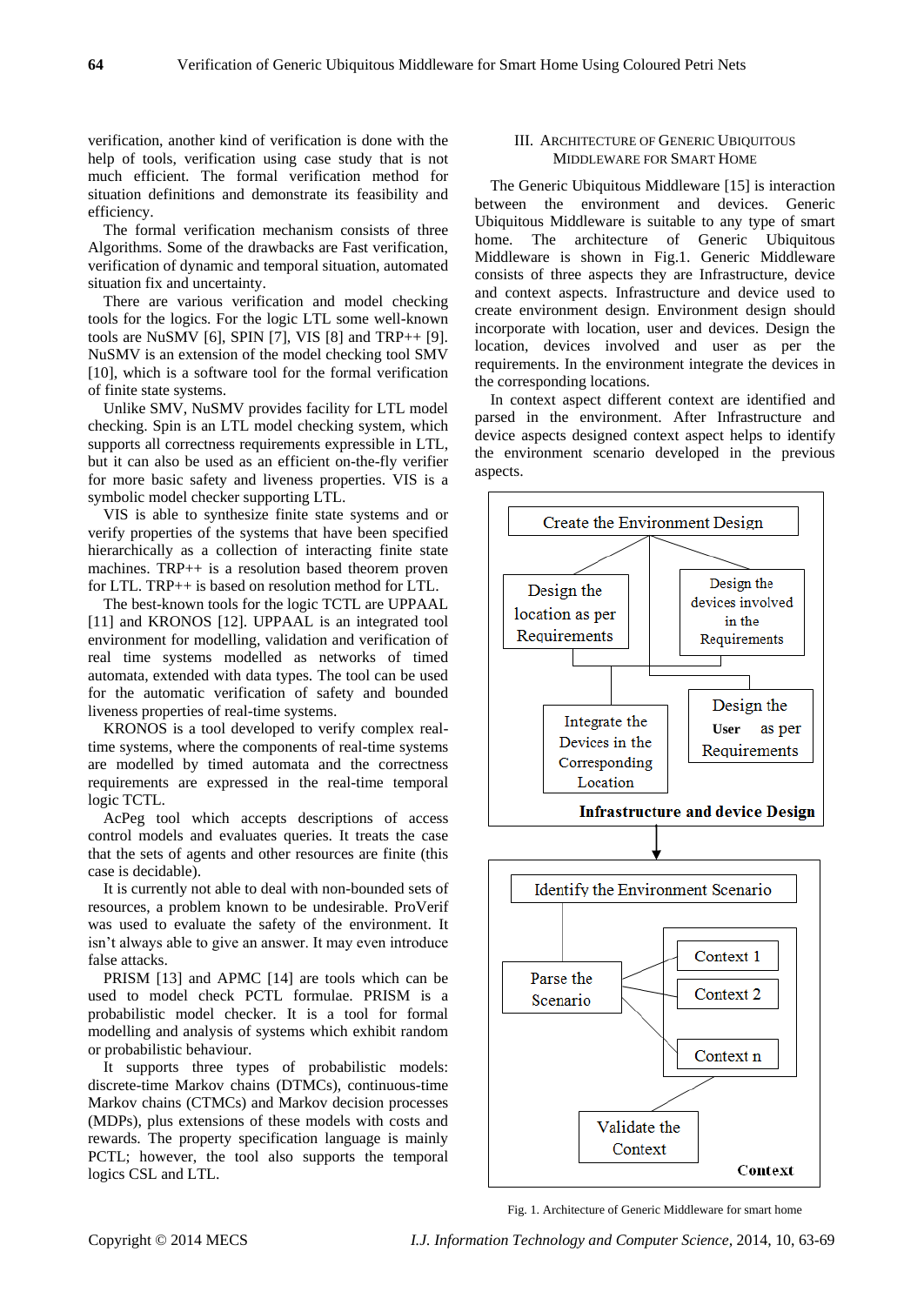The different context present in the environment is split i.e. parse and validate the context. Different kind of smart homes are present. Generic Middleware architecture is suitable for any number of smart homes. Consider the smart home consists of different devices and different location. Different devices like fan, TV, light, AC, etc., Different locations are hall, bedroom and kitchen. These can be designed in Infrastructure and Device aspects. Context is processed based on the environment created in previous aspects.

#### IV. NEED FOR VERIFICATION

Verification is the process of analyzing the properties, accuracy or validating the smart home environment. Mathematical graphical language [16] should present for analyzing behavior and properties. Statistics must be generated during verification that contains various properties like Liveness properties, Fairness properties, Home properties and Boundness properties.

The verification properties also contain symmetry, fairness and no deadlock. CPN is a mathematical graphical language that process with all the properties mentioned. In addition it process state space analysis. A state space is set of values which the process can take it consists of set of states that a problem can be in. state space is implicit.

#### V. ARCHITECTURE OF COLOURED PETRINETS FOR SMART **HOME**

Coloured Petri Nets [17] is a Mathematical graphical language. It is mostly used for modelling, editing, simulating and to analyze their properties. The architecture of Coloured Petri Net for smart home is shown in Fig.2.



Fig. 2. Architecture of Coloured Petri Nets

The architecture shows the flow of verification is done for the smart home. Initially, a scenario of smart home is built using the details obtained from several contexts like user context, location context, time context, entity context, operation context etc. The new scenario will be given as input. The CPN tool starts verification of scenario for the smart home. It compares the new scenario with the rule already provided.

#### VI. MODELLING OF VARIOUS SMART HOME **ENVIRONMENTS**

Different types of Smart Homes are present based on the different user. The different kind of Smart Home environments was developed using the Generic Ubiquitous Middleware (GUM). GUM [18] is used to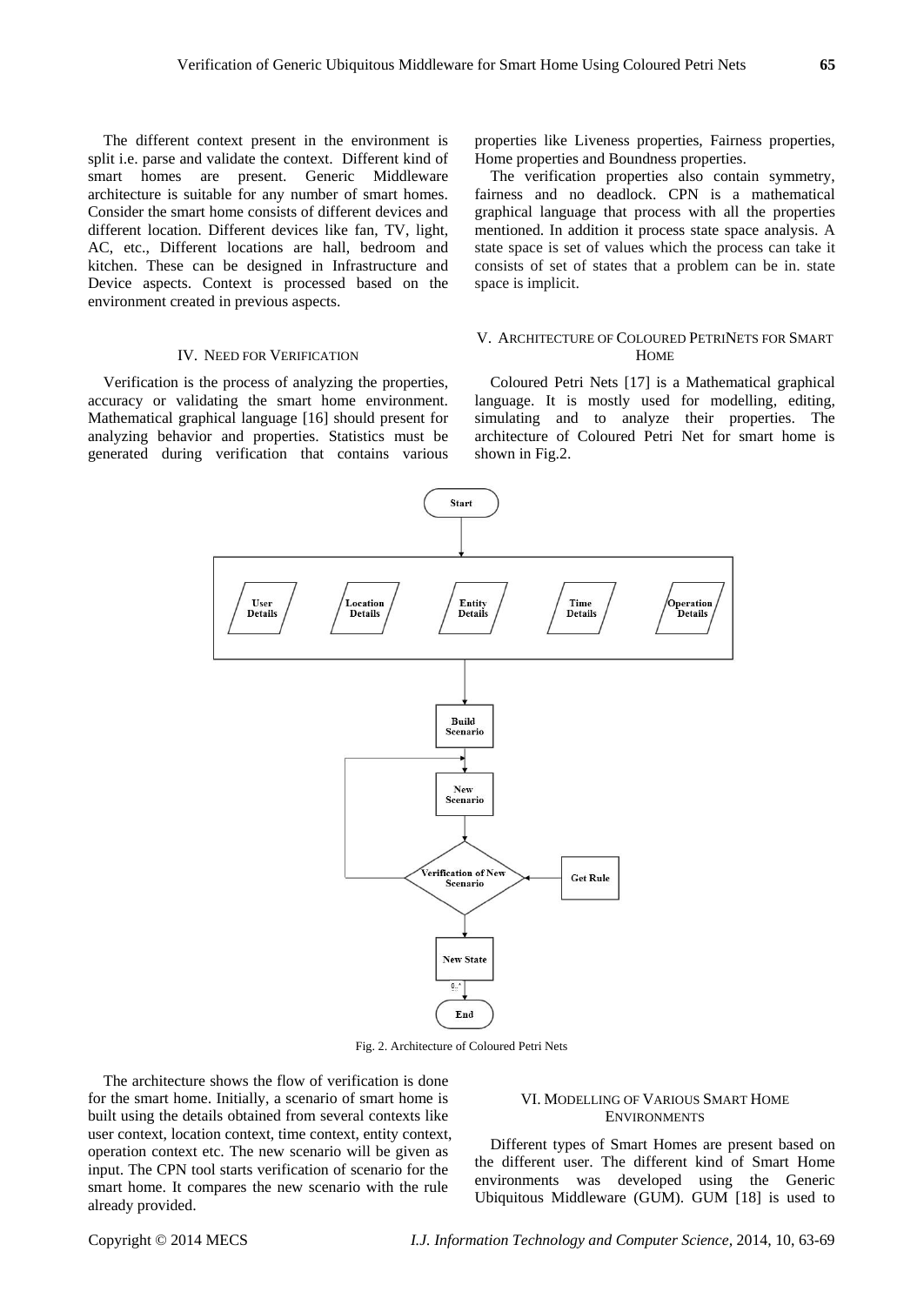design and process different environments. In this work we have developed three different Smart Home Environments to make verification of the scenario. They are shown in the following cases.

#### *A. Case 1: Smart Home1*

Smart Home is a interaction between the devices or interaction between user and devices. Fig.3 shows the model of Smart Home1 environments, which consists of two bed rooms, a guest room and a kitchen. It also consist of devices like Air conditioner, beds, bureaus, doors, fan, lights, TV, washing machine, music players, micro oven, Computer, Sofa, etc. We consider a scenario to execute the interaction between the devices and Users in a Smart Home1 Environment.



Fig. 3. Model of Smart Home 1

Fig.4 illustrates the executed representation of given scenario for the Smart Home1 environment. User enters into the bedroom at evening AC will be turned ON automatically. Likewise user can move to any location at any time the device will interact with the user according to the user needs.



Fig. 4. Execution of a Scenario in Smart Home 1

#### *B. Case 2: Smart Home 2*

Smart Home2 consists of different number of user and different location with several devices. Fig.5 shows the model of Smart Home2 environments, which consists of bed room, a dining room and hall. It also consist of devices like doors, fans, lights, TV, music players, computer, chairs, tables, radio etc. We consider a scenario to execute the interaction between the devices and Users in a Smart Home2 Environment.



Fig. 5. Model of Smart Home 2

The Fig.6 shows the executed representation of given scenario for the Smart Home2 environment. User enters into the bedroom at evening TV will be turned ON automatically. Likewise user can move to any location at any time the device will interact with the user according to the user needs.



Fig. 6. Execution of a Scenario in Smart Home 2

#### *C. Case 3: Smart Home 3*

Smart Home3 consists of different number of user and different location with several devices. Fig.7 shows the architecture of Smart Home3 environments, which consists of bed room, a kitchen and hall. It also consists of devices like doors, lights, TV, micro-oven, chairs, tables, sofa etc. We consider a scenario to execute the interaction between the devices and Users in a Smart Home3 Environment.



Fig. 7. Model of Smart Home 3

Copyright © 2014 MECS *I.J. Information Technology and Computer Science,* 2014, 10, 63-69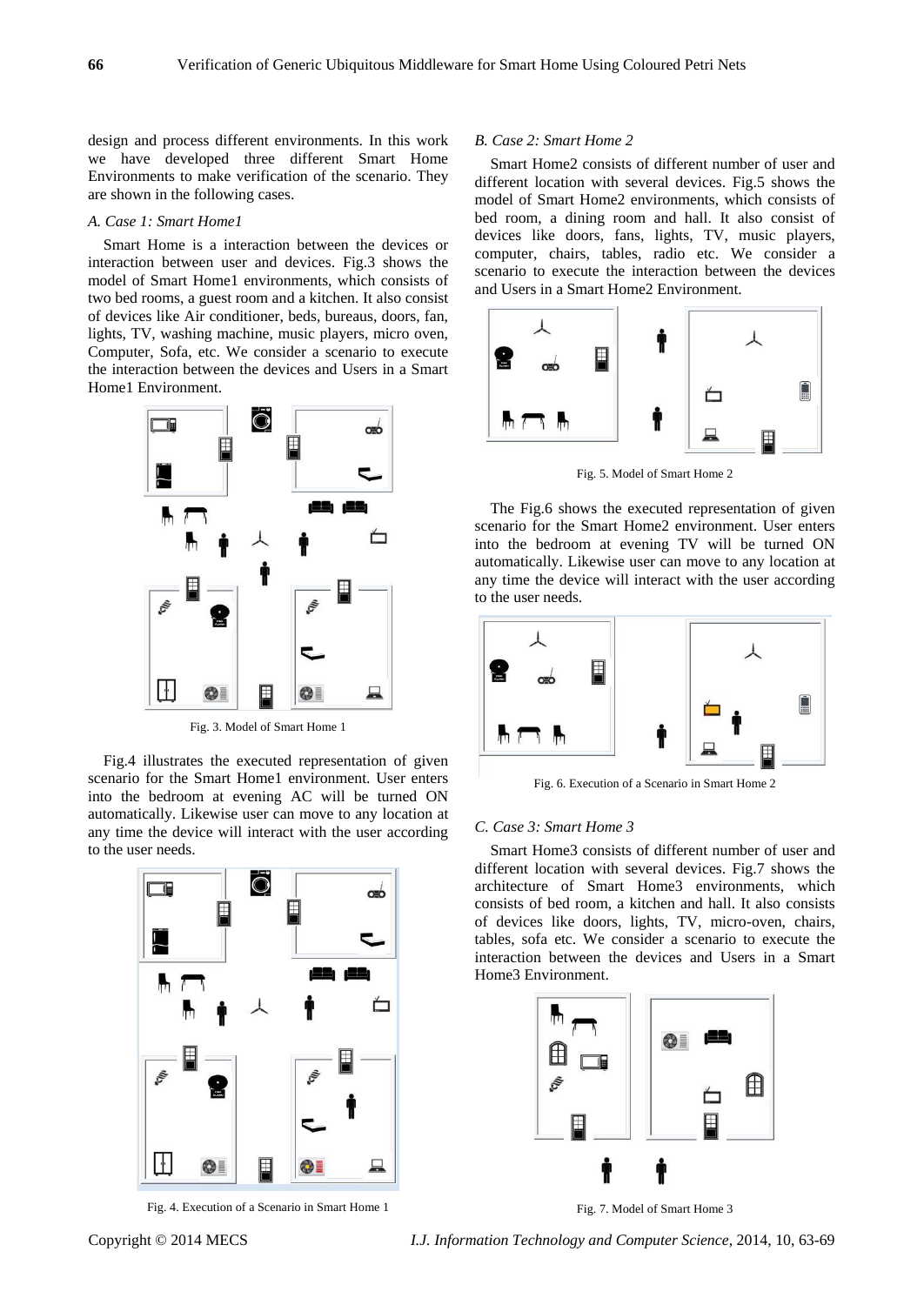Fig.8 shows the executed representation of given scenario for the Smart Home3 environment. User enters into the bedroom at Morning TV will be turned ON automatically. Likewise user can move to any location at any time the device will interact with the user according to the user needs.



#### VII. VERIFICATION OF VARIOUS SMART HOME ENVIRONMENT USING CPN

In this section, a verification of three different smart home environments built using GUM is represented in the following cases.

### *A. Case 1: Smart Home1*

This model consists of scenario builder used to build scenario with combination of location, user, entity, operation and time. The built scenario is check with the rule file and forms a new state. The verified result is store in the new state. In smart home1 environment there are three user, three bed rooms and a kitchen incorporate with several devices. Device should interact with user and provides what users want. User enters into bed room at evening then AC will be turned ON likewise device must interact with user at several session that is verify through CPN model that is shown in Fig.9.



Fig. 9. CPN Model



Fig. 10. Verified Model of Smart Home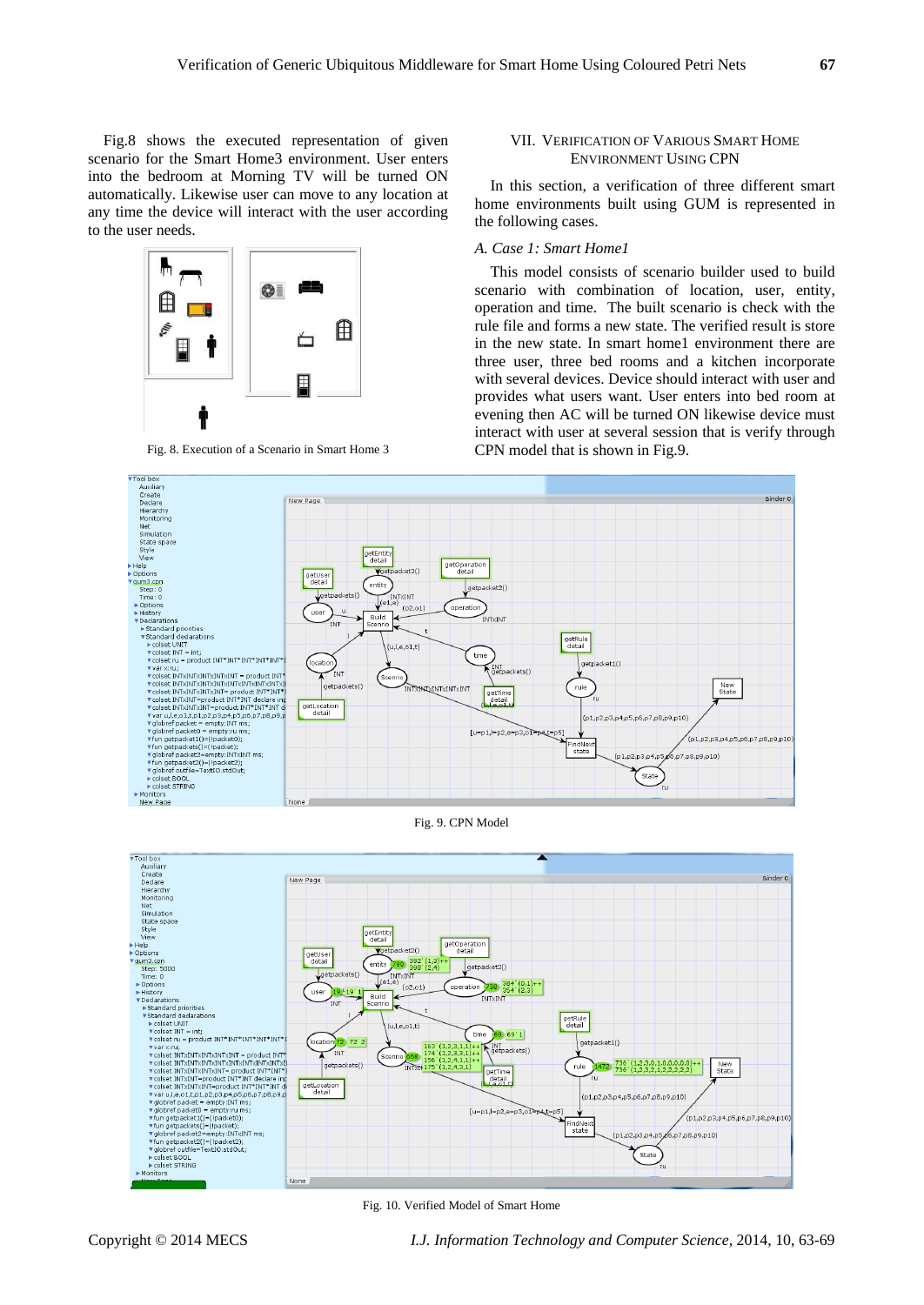Table 1 shows the scenario built for the Smart Home1 environment and their numerical representations and the table 2 shows the rule that are given as the input for the Petri Net model and the result. From comparing the above two tables, we verify that no infinite sequence occurs. Verified model is shown in Fig.10.

| <b>Scenario for Smart Home1</b>                                          | <b>Numerical</b><br><b>Representation</b> |
|--------------------------------------------------------------------------|-------------------------------------------|
| If Anand is \Entering/ in (Hall) at the<br><morning>TV turn ON</morning> | (111121)                                  |
| If Hari is $\S$ eeping in (Room) at the                                  | (0.00011)                                 |

 $\epsilon$  is  $\text{S}$  at the set  $\epsilon$  and  $\epsilon$  (222241)<br>  $\epsilon$  (222241)

the  $\epsilon$ Evening Light turn ON (314231)

Table 1. Scenario and Numerical Representation of Smart Home 1

|  | Table 2. Rule and Result for Smart Home 1 |  |  |
|--|-------------------------------------------|--|--|
|  |                                           |  |  |

If Guest is \Entering/ in (GuestRoom) at

| <b>Rule for Smart Home1</b> | <b>Result</b> |
|-----------------------------|---------------|
| (111121)                    | 121           |
| (222241)                    | 241           |
| (314231)                    | 431           |

In this model, verification is done based on the numerical representation. The input files give in numerical representation. In the environment each device, location and user have the numerical representation. Rule files also process as numerical representation. The scenario checks with the rule file and verified result stored in new state that can be represented as final result.

#### *B. Case 2: Smart Home 2*

Smart Home2 consists of two users and three locations. Several devices are present in these three locations. A user enters into the bed room at evening then TV will turn ON this can check with rule file apply to the model. In smart home2, this work verifies with three different scenarios and rule file, the verified scenario is stored as a result. Smart Home2 is verified similar to the verification of Smart Home1.

| <b>Scenario for Smart Home2</b>                                                | <b>Numerical</b><br><b>Representation</b> |
|--------------------------------------------------------------------------------|-------------------------------------------|
| If owner is $\Beeping/$ in (Hall) at the<br>$\leq$ Evening $\geq$ Fan turn ON  | (121211)                                  |
| If Guest is $\Epsilon / \in (Room)$ at the<br>$\leq$ Evening $>$ TV turn ON    | (212221)                                  |
| If owner is \Entering/ in (Kitchen) at the<br><morning>Light turn ON</morning> | (113131)                                  |

The table 3 shows the scenario built for the Smart Home2 environment and their numerical representations and the table 4 shows the rule that are given as the input for the Petri Net model and the result. From comparing the above two tables, we verify that no infinite sequence occurs. Verified model is shown in Fig.10.

Table 4. Rule and Result for Smart Home 2

| <b>Rule for Smart Home2</b> | <b>Result</b> |
|-----------------------------|---------------|
| 121212                      | 111           |
| 212222                      | 221           |
| 113132                      | 331           |

#### *C. Case 3: Smart Home 3*

Smart Home3 consists of two users and three locations. Several devices are present in these three locations. A user entering into hall at evening then Light will turn ON this can check with rule file apply to the model shown in diagram. In smart home3 this work verify with three different scenarios and rule file the verified scenario is stored as a result. Smart Home3 is also verified similar to verification of Smart Home1.

| Table 5. Scenario and Numerical Representation of Smart Home 3 |  |
|----------------------------------------------------------------|--|
|----------------------------------------------------------------|--|

| <b>Scenario for Smart Home3</b>                                                | <b>Numerical</b><br><b>Representation</b> |
|--------------------------------------------------------------------------------|-------------------------------------------|
| If owner is $\S$ eeping in (Room) at the<br><morning>TV turn OFF</morning>     | (122122)                                  |
| If Guest is \Entering/ in (Hall) at the<br><evening> Light turn ON</evening>   | (211231)                                  |
| If owner is \Entering/ in (Kitchen) at the<br><morning> Oven turn ON</morning> | (113111)                                  |

Table 6. Rule and Result for Smart Home 3

| <b>Rule for Smart Home3</b> | <b>Result</b> |
|-----------------------------|---------------|
| 122121                      | 222           |
| 211232                      | 131           |
| 113112                      | 311           |

The table 5 shows the scenario built for the Smart Home3 environment and their numerical representations and the table 6 shows the rule that are given as the input for the Petri Net model and the result. From comparing the above two tables, we verify that no infinite sequence occurs. Verified model is shown in Fig. 10.

The state space report is generated for these three different cases of smart home. After creating state space report it is found that no infinity sequence occurs during the state space analysis and it also shows there is no deadlock. It is shown in the following table 7.

Table 7. State Space analysis of Generic Ubiquitous Middleware for Various Smart Home Environment

|                          | <b>Smart Home1</b>   | <b>Smart Home2</b>   | <b>Smart Home3</b>   |
|--------------------------|----------------------|----------------------|----------------------|
| <b>State Space Node</b>  | 49631                | 32146                | 33146                |
| <b>SCC Node</b>          | 49631                | 32146                | 33146                |
| <b>Fairness Property</b> | No infinite Sequence | No infinite Sequence | No infinite Sequence |
| <b>Deadlock</b>          | Nο                   | No                   | No.                  |